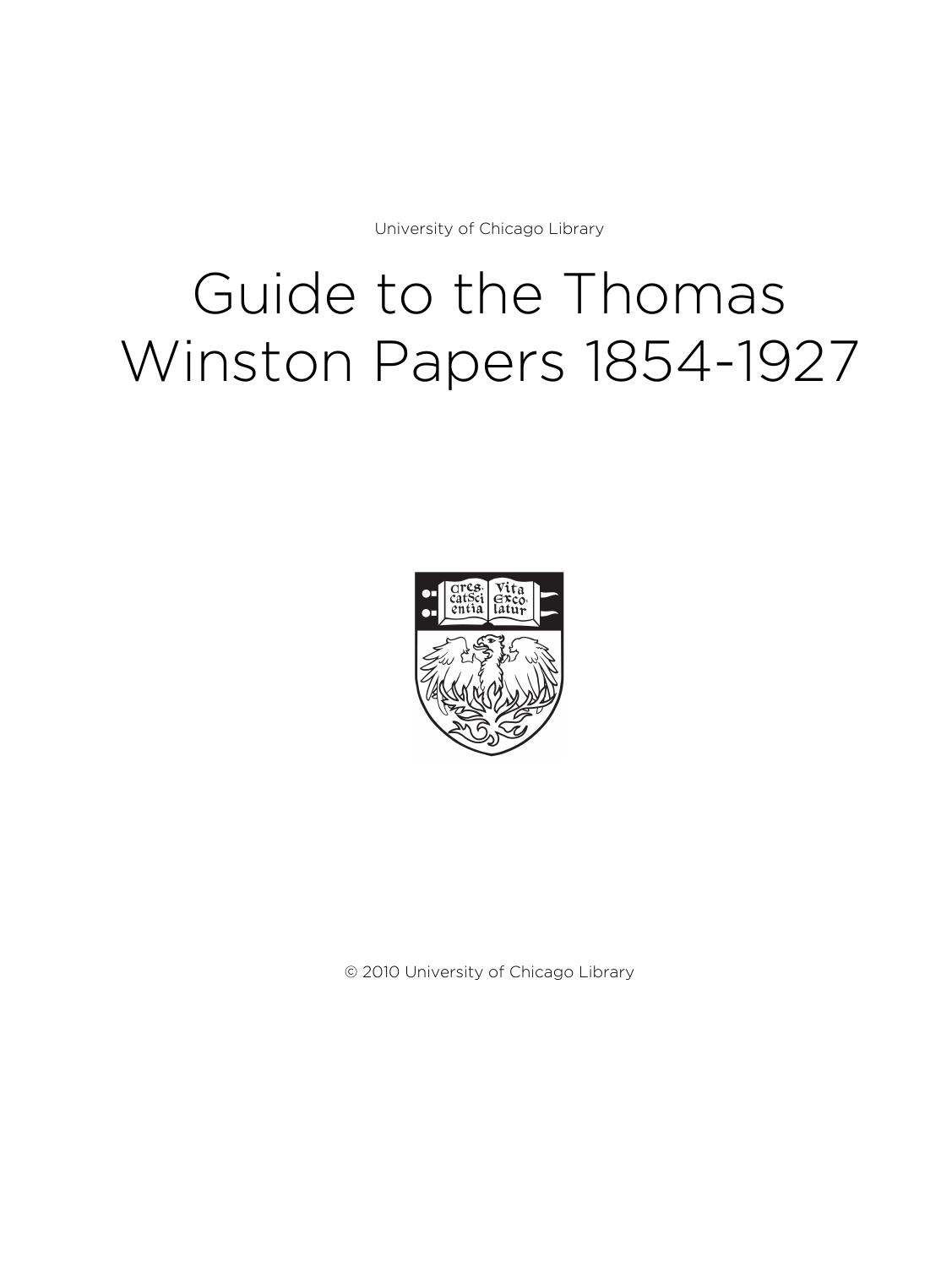# **Table of Contents**

| 3 |
|---|
| 3 |
| 3 |
| 4 |
| 4 |
| 4 |
| 4 |
| 4 |
|   |
|   |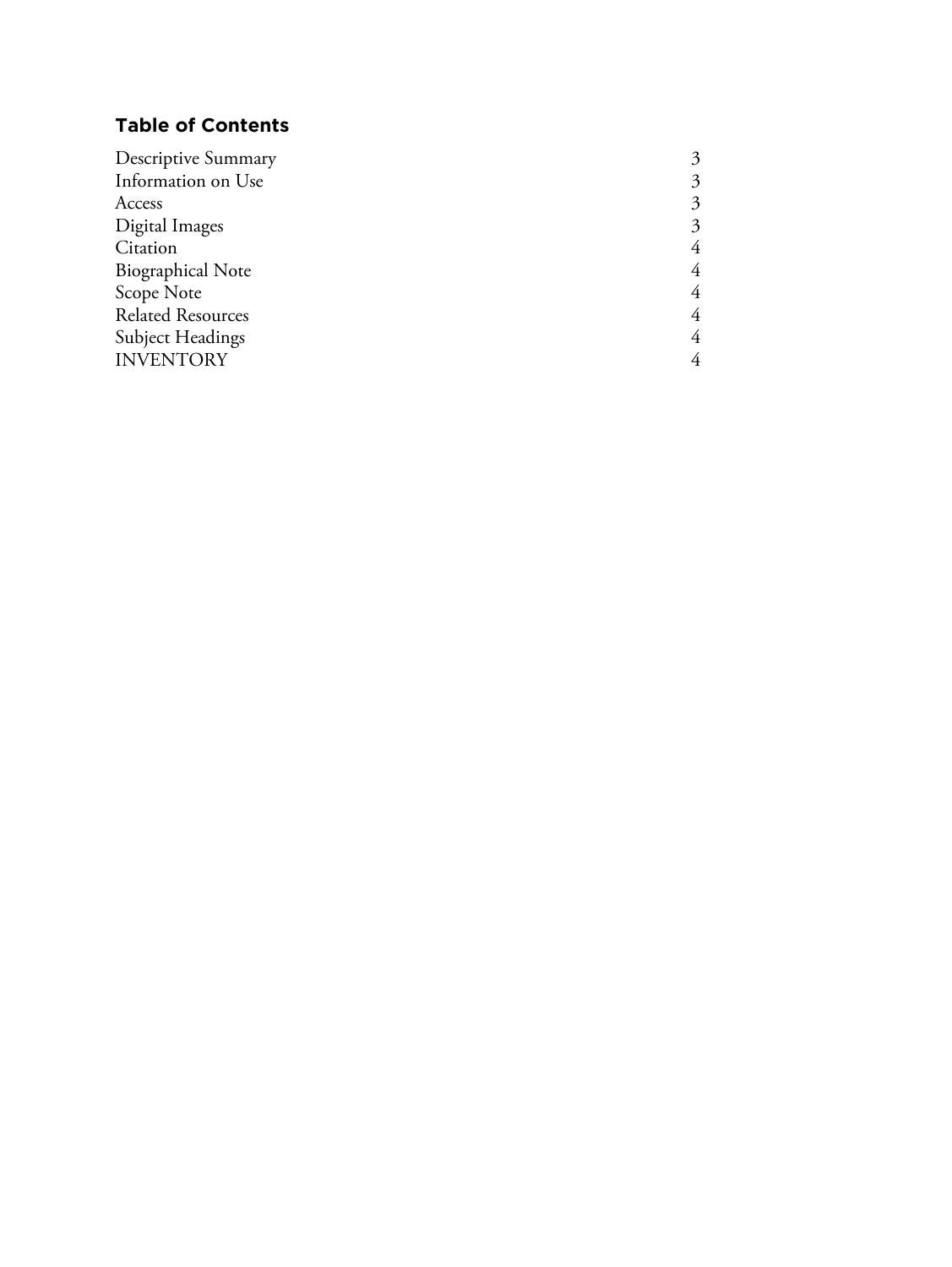# **Descriptive Summary**

| <b>Identifier</b> | <b>ICU.SPCL.WINSTONT</b>                                                                                                                                                                                                                                                                                                                                                                                                       |
|-------------------|--------------------------------------------------------------------------------------------------------------------------------------------------------------------------------------------------------------------------------------------------------------------------------------------------------------------------------------------------------------------------------------------------------------------------------|
| <b>Title</b>      | Winston, Thomas. Papers                                                                                                                                                                                                                                                                                                                                                                                                        |
| <b>Date</b>       | 1854-1927                                                                                                                                                                                                                                                                                                                                                                                                                      |
| <b>Size</b>       | 1 linear foot (2 boxes)                                                                                                                                                                                                                                                                                                                                                                                                        |
| <b>Repository</b> | Special Collections Research Center<br>University of Chicago Library<br>1100 East 57th Street<br>Chicago, Illinois 60637 U.S.A.                                                                                                                                                                                                                                                                                                |
| <b>Abstract</b>   | Thomas Winston was a physician with Illinois troops during the Civil War.<br>These papers relate primarily to Winston's activities as a surgeon during<br>the Civil War. Includes biographical material, case histories, lists of medical<br>supplies, receipts for effects of soldiers, and various documents relating to<br>individual soldiers. Also contains some material relating to real estate after the<br>Civil War. |

# **Information on Use**

## **Access**

This collection is open for research.

# **Digital Images**

Original documents, texts, and images represented by digital images linked to this finding aid are subject to U. S. copyright law. It is the user's sole responsibility to secure any necessary copyright permission to reproduce or publish documents, texts, and images from any holders of rights in the original materials.

The University of Chicago Library, in its capacity as owner of the physical property represented by the digital images linked to this finding aid, encourages the use of these materials for educational and scholarly purposes. Any reproduction or publication from these digital images requires that the following credit line be included: Special Collections Research Center, University of Chicago Library.

The images presented here may include materials reflecting the attitudes, language, and stereotypes of an earlier time period. These materials are presented as historical resources in support of study and research. Inclusion of such materials does not constitute an endorsement of their content by the University of Chicago.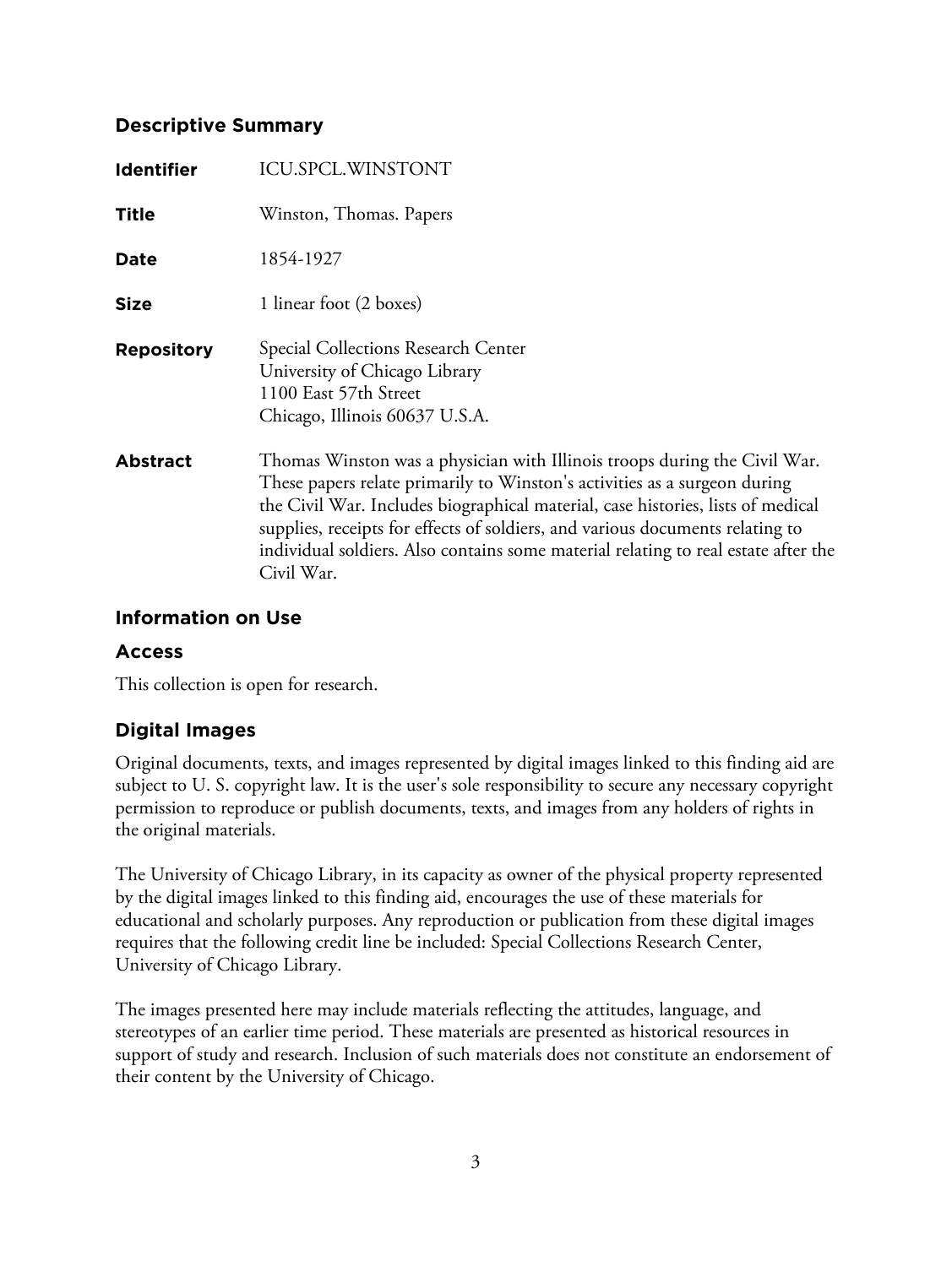The University of Chicago Library appreciates hearing from anyone who may have information about any of the images in this collection.

# **Citation**

When quoting material from this collection, the preferred citation is: Winston, Thomas. Papers, [Box #, Folder #], Special Collections Research Center, University of Chicago Library

# **Biographical Note**

Thomas Winston (1829-1928), born in Breconshire, Wales, immigrated to the United States with his parents at the age of 2. He attended Rush Medical College and graduated in 1858. An ardent abolitionist, he enlisted in the army in 1862. He served as first assistant surgeon with the 92nd Illinois Volunteers, and subsequently surgeon with the 149th Illinois. He was in General Thomas' Division at the battle of Chickamauga and had charge of hospitals at Danville, Kentucky and Dalton, Georgia. At the close of the war, received the rank of Lieutenant-Colonel by brevet. After the war he moved to Pleasant Mount, Wayne County, Pennsylvania and practiced medicine there until 1892. Winston and his wife, Caroline Mumford Winston moved to Lawrence, Kansas where he spent the rest of his life.

# **Scope Note**

These papers deal almost entirely with Winston's Civil War service and are official or semiofficial in character. They contain Winston's medical school matriculation ticket, Winston's military enlistment certificates, and post-Civil War real estate and accounting records. The bulk of the collection consists of materials pertaining to soldier medical histories, including case studies and lists of soldiers' health in the southern climate , battalion orders and receipts for medical and hospital supplies and sundries (among which are lists of articles lost), and receipts for effects of deceased soldiers turned over to their relatives.

# **Related Resources**

The following related resources are located in the Department of Special Collections:

http://www.lib.uchicago.edu/e/spcl/select.html

# **Subject Headings**

- Winston, Thomas, 1829-1928
- United States. Army -- Surgeons
- Medicine, Military -- United States
- United States -- History -- Civil War, 1861-1865
- Surgeons
- Physicians

# **INVENTORY**

**Box 1**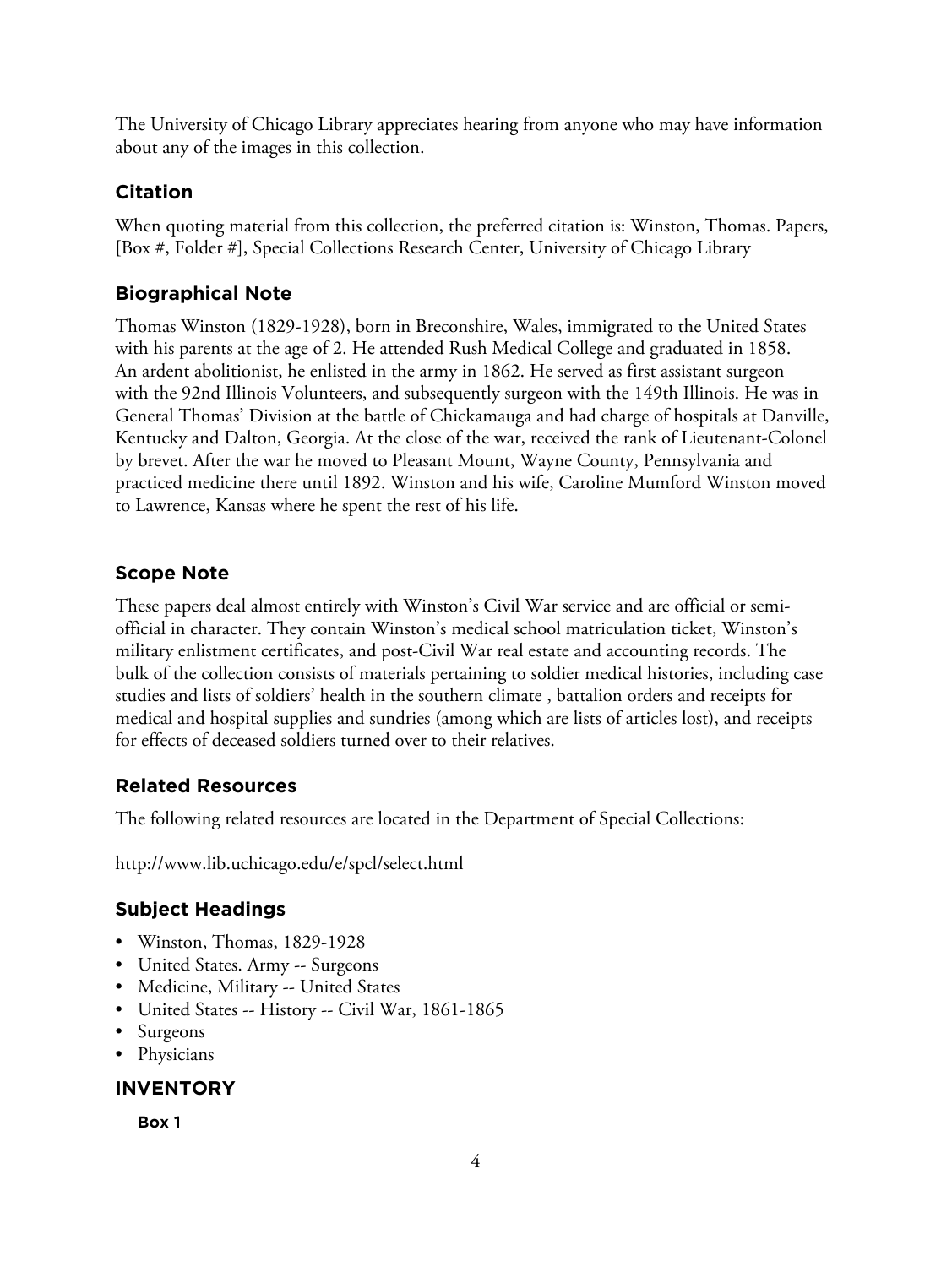#### **Folder 1**

Biographical Sketches

View digitized documents. <http://pi.lib.uchicago.edu/1001/scrc/md/winstont-0001-001>

#### **Box 1**

#### **Folder 2**

Rush Medical College, Matriculation Ticket

View digitized documents. <http://pi.lib.uchicago.edu/1001/scrc/md/winstont-0001-002>

# **Box 1**

# **Folder 3**

Military Orders and History

View digitized documents. <http://pi.lib.uchicago.edu/1001/scrc/md/winstont-0001-003>

#### **Box 1**

#### **Folder 4**

Military Ward Prescription Book

View digitized documents. <http://pi.lib.uchicago.edu/1001/scrc/md/winstont-0001-004>

#### **Box 1**

## **Folder 5**

Military Receipts of Effects of Deceased Soldiers (see also oversize)

View digitized documents. <http://pi.lib.uchicago.edu/1001/scrc/md/winstont-0001-005>

#### **Box 1**

## **Folder 6**

Military Receipt and Invoice Book

View digitized documents. <http://pi.lib.uchicago.edu/1001/scrc/md/winstont-0001-006>

## **Box 1**

#### **Folder 7**

Military Invoices and Order Forms for Medical Supplies (see also oversize)

View digitized documents. <http://pi.lib.uchicago.edu/1001/scrc/md/winstont-0001-007>

# **Box 1**

#### **Folder 8**

Case Histories (including discussion of measles)

View digitized documents. <http://pi.lib.uchicago.edu/1001/scrc/md/winstont-0001-008>

#### **Box 1**

#### **Folder 9**

Soldier Checklists, Roll (see also oversize)

View digitized documents. <http://pi.lib.uchicago.edu/1001/scrc/md/winstont-0001-009>

#### **Box 1**

#### **Folder 10**

Post-Civil War, Real Estate and Correspondence

View digitized documents. <http://pi.lib.uchicago.edu/1001/scrc/md/winstont-0001-010>

## **Box 1**

## **Folder 11**

Ledger of accounts, 1910-1915

View digitized documents. <http://pi.lib.uchicago.edu/1001/scrc/md/winstont-0001-011>

## **Box 2**

#### **Folder 1**

Winston's Military Appointments and Certificates